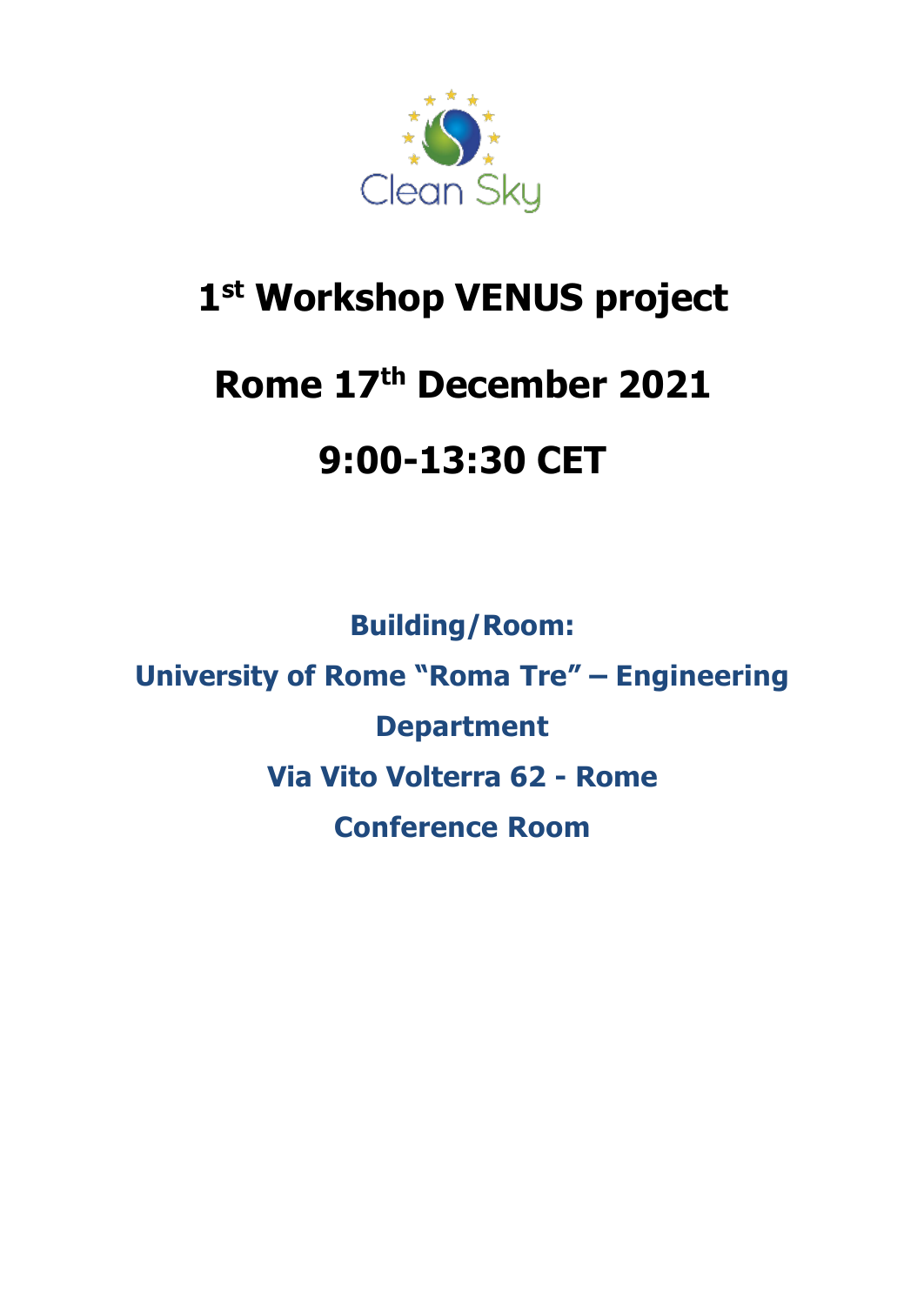



#### **Accommodation**

Some facts you should consider when choosing your accommodation.



The 1<sup>st</sup> Workshop will take place at the Engineering Department of "Roma Tre" University. The meeting site is located in Via Vito Volterra 62 (the nearest entrance is in Via Vito Volterra 48), near San Paolo Basilica and close to the metro B line (San Paolo Basilica and Marconi stops). The city center can be reached very easily, consider this when selecting the accommodation!

#### **Some facts you should know when booking your flight**

Rome main airport is Fiumicino (FCO). This is located by the sea on the southwest side of the town. You can easily get downtown (Termini) by train (Leonardo express). Some airlines (Ryanair, Easy-Jet) land at Ciampino (CIA), on the southeast side of the town. You can reach the city (Termini) by bus, using the shuttle service in connection with Ryanair and Easy-Jet flights.

For more information, please visit Rome Airports (ADR) web site [www.adr.it](http://www.adr.it/)

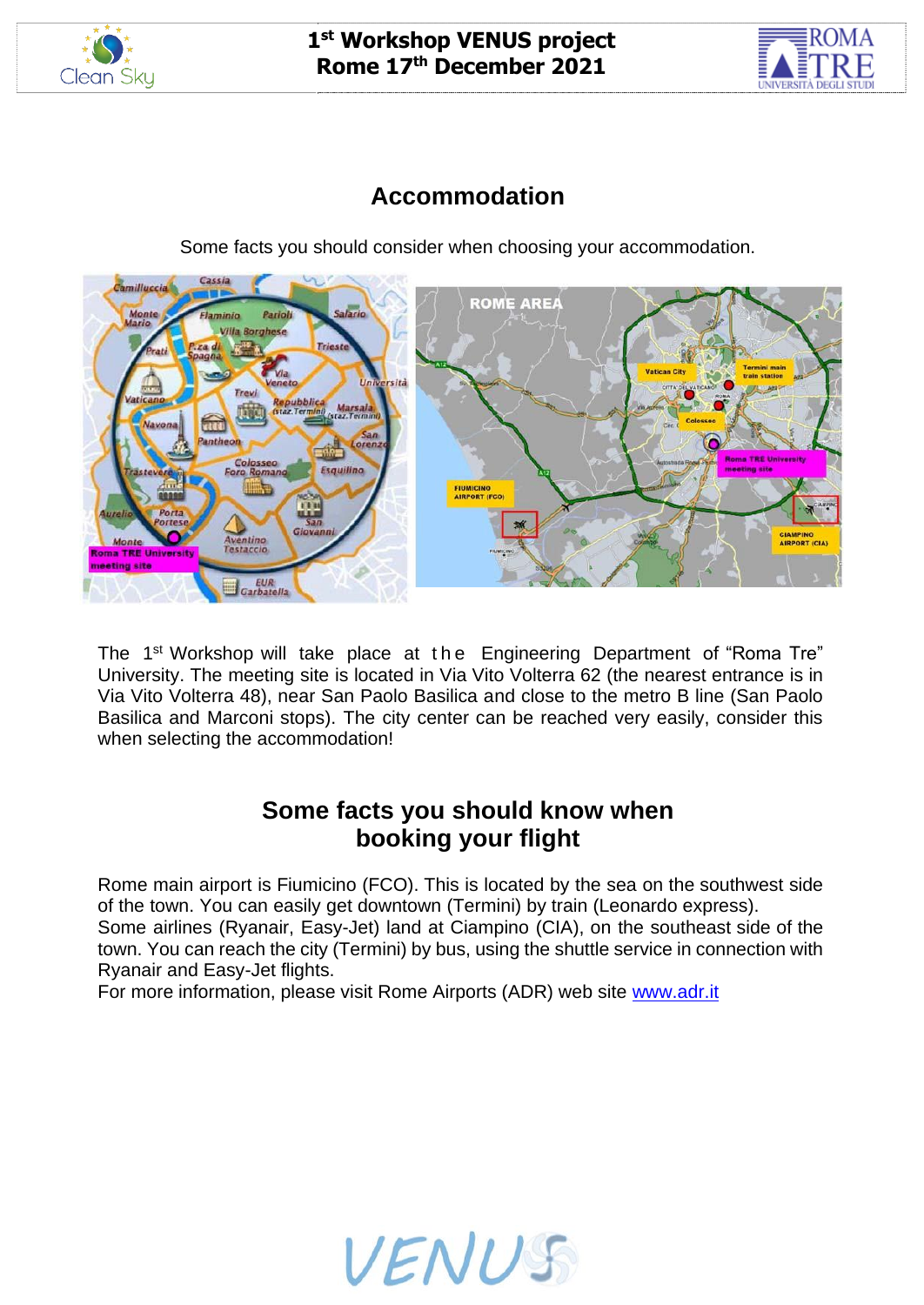



### **Suggested hotels very close to the meeting location**



VENUS